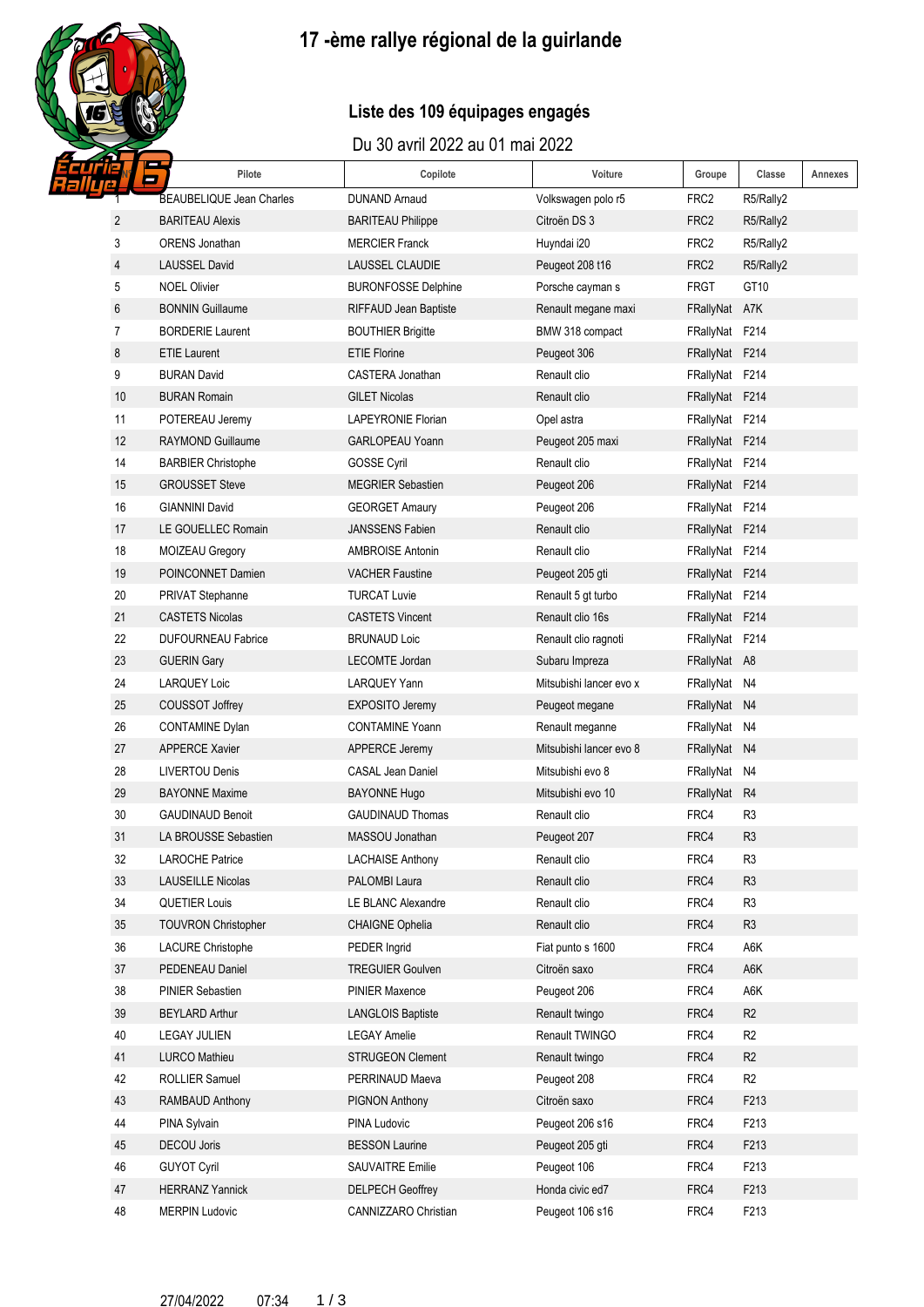# **17 -ème rallye régional de la guirlande**

## **Liste des 109 équipages engagés**

#### Du 30 avril 2022 au 01 mai 2022

|          | Pilote<br>0                                      | Copilote                                        | Voiture                        | Groupe       | Classe               | Annexes |
|----------|--------------------------------------------------|-------------------------------------------------|--------------------------------|--------------|----------------------|---------|
| 49       | <b>PANTEIX David</b>                             | <b>SINET Joris</b>                              | Renault clio                   | FRC4         | F213                 |         |
| 50       | <b>BERROYER Jimmy</b>                            | LIPINSKI Johan                                  | Renault clio ragnoti           | FRC4         | A7                   |         |
| 51       | <b>BARBOT Franck</b>                             | <b>POTIER Benjamin</b>                          | Peugeot 206 rc                 | FRC4         | A7                   |         |
| 52       | <b>BELETIER Benoit</b>                           | <b>GAILLARD Loic</b>                            | Renault clio                   | FRC4         | A7                   |         |
| 53       | <b>CABARET Morgan</b>                            | <b>CABARET</b> Emilien                          | Peugeot 206 rc                 | FRC4         | A7                   |         |
| 54       | <b>CORVAISIER Romain</b>                         | <b>MELH Sylvain</b>                             | Peugeot 206                    | FRC4         | A7                   |         |
| 55       | <b>DARNAT Vincent</b>                            | <b>DOUTEAU Servane</b>                          | Renault clio                   | FRC4         | A7                   |         |
| 56       | <b>LANTHEAUME Frederic</b>                       | <b>LANGE Maxime</b>                             | Renault clio williams          | FRC4         | A7                   |         |
| 57       | <b>LAVOIE Sebastien</b>                          | <b>LAVOIE Stacy</b>                             | Renault clio ragnoti           | FRC4         | A7                   |         |
| 58       | ROUSSEAU Jean Philippe                           | ROUSSEAU Fernande                               | Renault clio                   | FRC4         | A7                   |         |
| 59       | LARIBIERE Aymeric                                | <b>GEORGEVITCH Lea</b>                          | Renault clio ragnoti           | FRC4         | N <sub>3</sub>       |         |
| 60       | <b>HERNANDEZ Mathieu</b>                         | Χ                                               | Peugeot 306 s16                | FRC4         | N <sub>3</sub>       |         |
| 61       | <b>LAVIDALIE Quentin</b>                         |                                                 | Renault clio2 rs               | FRC4         | N <sub>3</sub>       |         |
| 62       | LE CLEACH Mickael                                | <b>DESLANDES Benoit</b>                         | Renault clio williams          | FRC4         | N <sub>3</sub>       |         |
| 63       | <b>MAISONNIER Gregory</b>                        | <b>FAUCHER Valentin</b>                         | Renault clio ragnoti           | FRC4         | N <sub>3</sub>       |         |
| 64       | <b>PATRY Samuel</b>                              | <b>DAUBIGNE Yannick</b>                         | Renault clio port              | FRC4         | N <sub>3</sub>       |         |
| 65       | <b>QUETIER Nicolas</b>                           | <b>VERNOUX Maxime</b>                           | Renault clio                   | FRC4         | N <sub>3</sub>       |         |
| 66       | <b>REBIERE Philippe</b>                          | <b>REBIERE Laura</b>                            | Renault clio                   | FRC4         | N <sub>3</sub>       |         |
| 67       | <b>SAUTEUR Eric</b>                              | <b>MILLAC Cindy</b>                             | Renault clio ragnoti           | FRC4         | N <sub>3</sub>       |         |
| 68       | SIVADIER Alexandre                               | <b>BARBIER Jean</b>                             | Renault Clio Ragnotti          | FRC4         | N <sub>3</sub>       |         |
| 69       | <b>CHAPEAU Olivier</b>                           | <b>LASSERRE Guillaume</b>                       | Renault clio                   | FRC4         | N <sub>3</sub>       |         |
| 70       | <b>CORNUAUD Jimmy</b>                            | PAGE Greg                                       | Renault clio                   | FRC4         | N <sub>3</sub>       |         |
| 71       | <b>NEMPONT Jimmy</b>                             | <b>LABRUYERE Marine</b>                         | Renault clio ragnoti           | FRC4         | N <sub>3</sub>       |         |
| 72       | <b>DOYEN Benoit</b>                              | <b>LABARUSIAS Franck</b>                        | Renault clio                   | FRC4         | N <sub>3</sub>       |         |
| 73       | <b>GEORGEVITCH Geoffrey</b>                      | <b>DENOIX Maelys</b>                            | Renault clio                   | FRC4         | N <sub>3</sub>       |         |
| 74       | <b>GRAVEREAU Benoit</b>                          | <b>YVARS Maxime</b>                             | Renault clio                   | FRC4         | N <sub>3</sub>       |         |
| 75       | <b>BOUDEAU Remi</b>                              | <b>BOUDEAU Philippe</b>                         | Citroën saxo                   | FRC4         | A <sub>6</sub>       |         |
| 76       | <b>BRASSEUR Nicolas</b>                          | <b>CHATARD Jeremie</b>                          | Peugeot 106                    | FRC4         | A <sub>6</sub>       |         |
| 77       | <b>DECOIN Pascal</b>                             | <b>HERVE Mathieu</b>                            | Citroën saxo                   | FRC4         | A <sub>6</sub>       |         |
| 78       | <b>GALIN Romain</b>                              | <b>BARON</b> Jonathan                           | Citroën saxo                   | FRC4         | A <sub>6</sub>       |         |
| 79       | <b>GUILLET Sebastien</b>                         | <b>BENETEAUD Paul</b>                           | Citroën saxo vts               | FRC4         | A <sub>6</sub>       |         |
| 80       | PEYRAUD Laurent                                  | <b>DUVERGNE Jeremy</b>                          | Citroën saxo                   | FRC4         | A <sub>6</sub>       |         |
| 81       | <b>METAYER Noel</b>                              | <b>DUVAL Gaelle</b>                             | Renault clio                   | FRC5         | Rally5               |         |
| 82       | <b>DORINET Cyril</b>                             | <b>DOUCET Anthony</b>                           | Citroën ax                     | FRC5         | F212                 |         |
| 83       | FRAGNAUD Emmanuel                                | <b>BRUN Gilles</b>                              | Peugeot 205 rallye             | FRC5         | F212                 |         |
| 84       | RODRIGUES GASPAR Marco                           | X                                               | Citroën saxo                   | FRC5         | F212                 |         |
| 85       | <b>CROUAIL Aurelien</b>                          | <b>JOGUET Maxime</b>                            | Peugeot 205 rallye             | FRC5         | F212                 |         |
| 86       | MICHELON Frederic                                | <b>COUSTY Cedric</b>                            | Peugeot 106                    | FRC5         | F212                 |         |
| 87       | <b>MARECHAL Valentin</b>                         | <b>GARD Romain</b>                              | Peugeot 106                    | FRC5         | A <sub>5</sub>       |         |
| 88       | <b>BOURGEON Christophe</b>                       | <b>BOURGEON Carla</b>                           | Peugeot 106                    | FRC5         | A <sub>5</sub>       |         |
| 89       | LAPEYRONNIE Fabien                               | <b>DELAGE Quillian</b>                          | Peugeot 205 rallye             | FRC5         | A <sub>5</sub>       |         |
| 90<br>91 | <b>GABRIELLI Adrien</b><br><b>LAMBERT Julien</b> | <b>ARCOUET Anthony</b><br><b>LAMBERT Pierre</b> | Peugeot 106 rallye             | FRC5<br>FRC5 | A <sub>5</sub>       |         |
| 92       | <b>COQUET Sony</b>                               | PAGNIER Lea                                     | Renault twingo<br>Citroën saxo | FRC5         | R1<br>N <sub>2</sub> |         |
| 93       | CHERAUD Kevin                                    | <b>DUCOURTIOUX Baptiste</b>                     | Citroën saxo vts               | FRC5         | N2                   |         |
| 94       | <b>MARTIN Johnny</b>                             | <b>CAN Christophe</b>                           | Honda civic vti                | FRC5         | N <sub>2</sub>       |         |
| 95       | <b>DEBEC Gaetan</b>                              | GUYON-LACROZE MARYNE                            | Renault CLIO 2                 | FRC5         | N2                   |         |
|          |                                                  |                                                 |                                |              |                      |         |